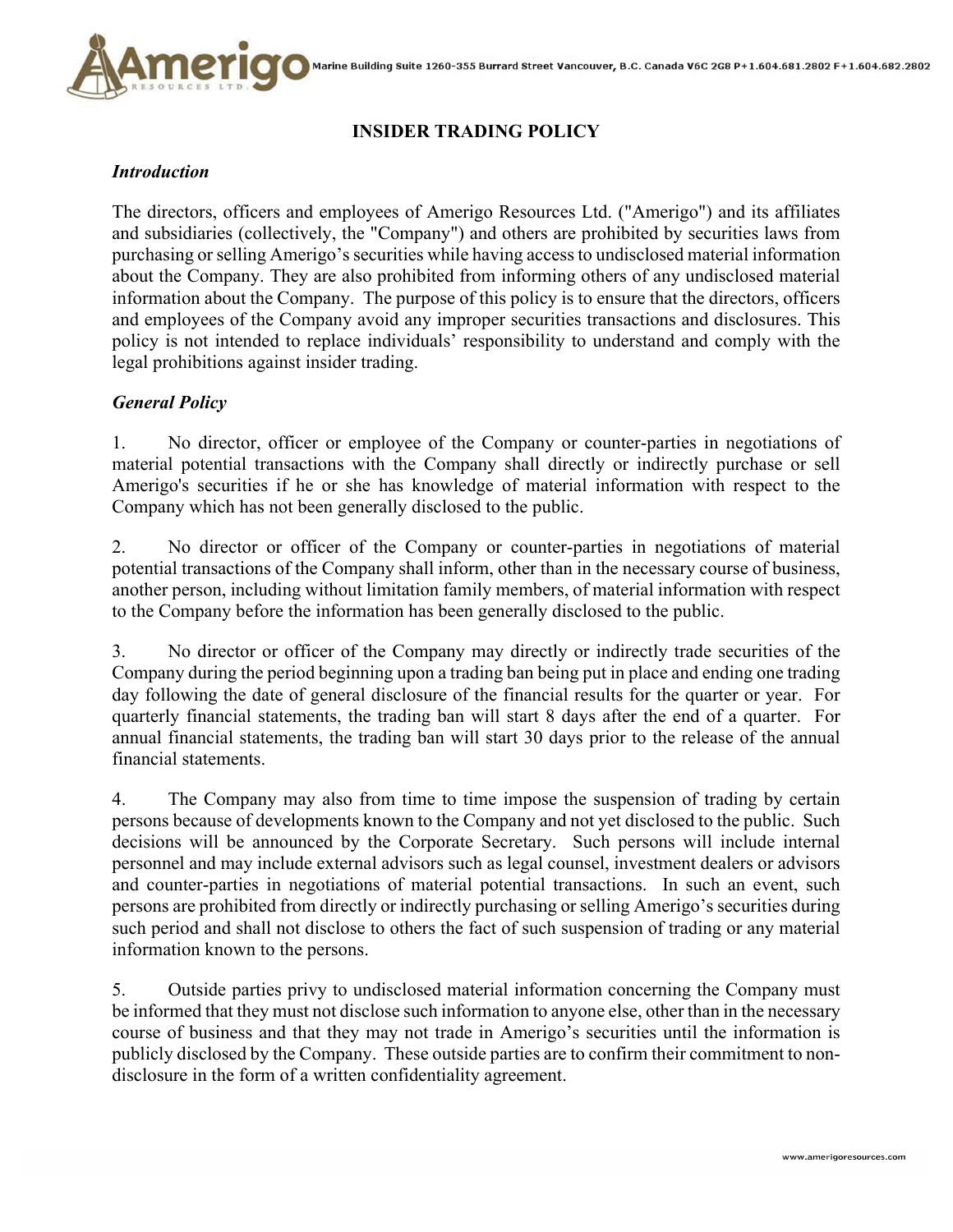

### *Guidelines*

1. Material information has the same meaning as set out in the appropriate Securities laws and regulations.

2. The prohibition on trading in Amerigo's securities includes trading in Amerigo's shares, warrants, options on its shares, bonds, debentures, unit certificates, derivative securities, investment contracts and any other securities of Amerigo. The prohibition also applies to securities, whether or not issued by Amerigo, the market price of which varies materially with the market price of Amerigo's securities.

3. "Generally disclosed" means that the information has been disseminated to the general public and the public has had enough time to digest the information. Generally, one full trading day following general disclosure is regarded as sufficient for dissemination and interpretation of material information.

4. Under no circumstances may a director, officer or employee of the Company possessing material information of the Company trade securities he or she is prohibited from trading, or inform another of the material information (other than in the ordinary course of business) until one full trading day following the issuance by the Company of a press release disclosing the information to the public.

5. All persons listed in Exhibit A may not trade in Amerigo's securities without first complying with the Company's notification process. The notification process requires such persons to notify the Chairman prior to commencing any trade in Amerigo's securities. Additional directors, officers and employees may be added to the list in Exhibit A by the Company from time to time.

6. All directors and officers of the Company must report all trades in securities of the Company to the Corporate Secretary and, where applicable, file insider reports with the appropriate securities regulatory authorities.

## *Procedures*

In order to prevent the misuse or inadvertent disclosure of material information, the procedures set forth below should be observed at all times:

1. Documents and files containing confidential information should be kept in a safe place to which access is restricted to individuals who "need to know" that information in the necessary course of business and code names should be used if necessary. Access to confidential electronic data should be restricted through the use of passwords when practical and appropriate.

2. Care should be taken when confidential matters are discussed in places where the discussion may be overheard, such as elevators, hallways, restaurants, airplanes or taxis, wireless telephones or other wireless devices. Likewise, care should be taken when confidential documents are read in public places and should not be discarded where others can retrieve them.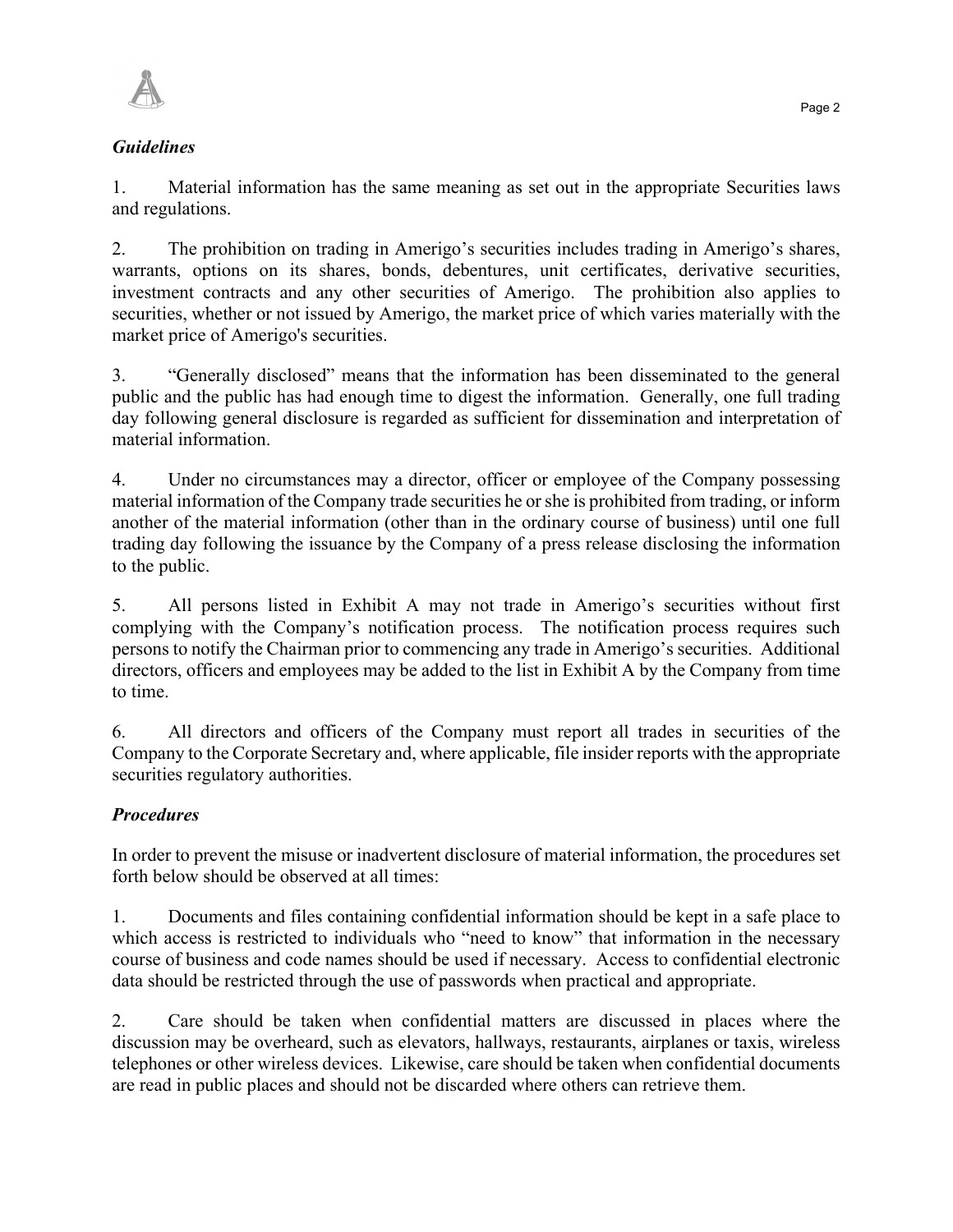

3. Employees must ensure they maintain the confidentiality of information in their possession outside of the office as well as inside the office.

4. Transmission of documents by electronic means, such as by fax or directly from one computer to another, should be made only where it is reasonable to believe that the transmission can be made and received under secure conditions.

5. Unnecessary copying of confidential documents should be avoided and documents containing confidential information should be promptly removed from conference rooms and work areas after meetings have concluded. Extra copies of confidential documents should be shredded or otherwise destroyed.

#### *Prohibition on Insider Trading and Tipping*

If a director, officer or employee of the Company has material non-public information relating to the Company, neither that person nor any Related Person (as defined below) may buy or sell Amerigo securities or engage in any other action to take advantage of that information. Passing on such information to a third party (known as "tipping"), other than in the necessary course of business is also prohibited. Tipping arises when a person discloses material non-public information about Amerigo or another publicly-traded entity to another person and that person either (a) trades in a security related to the information that was provided or (b) provides the information to a third person who then makes a trade in a related security. Tipping is a violation of law, even if the person does not personally make a trade or otherwise benefit from disclosing the information.

For the purposes of this policy, a "Related Person" means an individual's spouse, minor children and anyone else living in his or her household, and any legal entities that he or she controls.

Information relating to a company is considered "material" if: (a) such information results in, or would reasonably be expected to result in, a significant change in the market price or value of shares; or (b) there is a substantial likelihood that a reasonable investor would consider it important in making an investment decision; or (c) it would significantly alter the total ix of information available to investors.

Although not intended to be a comprehensive list, the following are examples of information that could be material, depending on scale and magnitude:

- Quarterly or annual earnings or operational results or projections;
- Mergers, acquisitions, joint ventures or divestitures;
- Management changes or changes in control of Amerigo;
- Public or private sales of Amerigo securities;
- New developments, including regulatory matters, relating to projects or mines;
- Stock splits or changes in authorized share capital or corporate structure.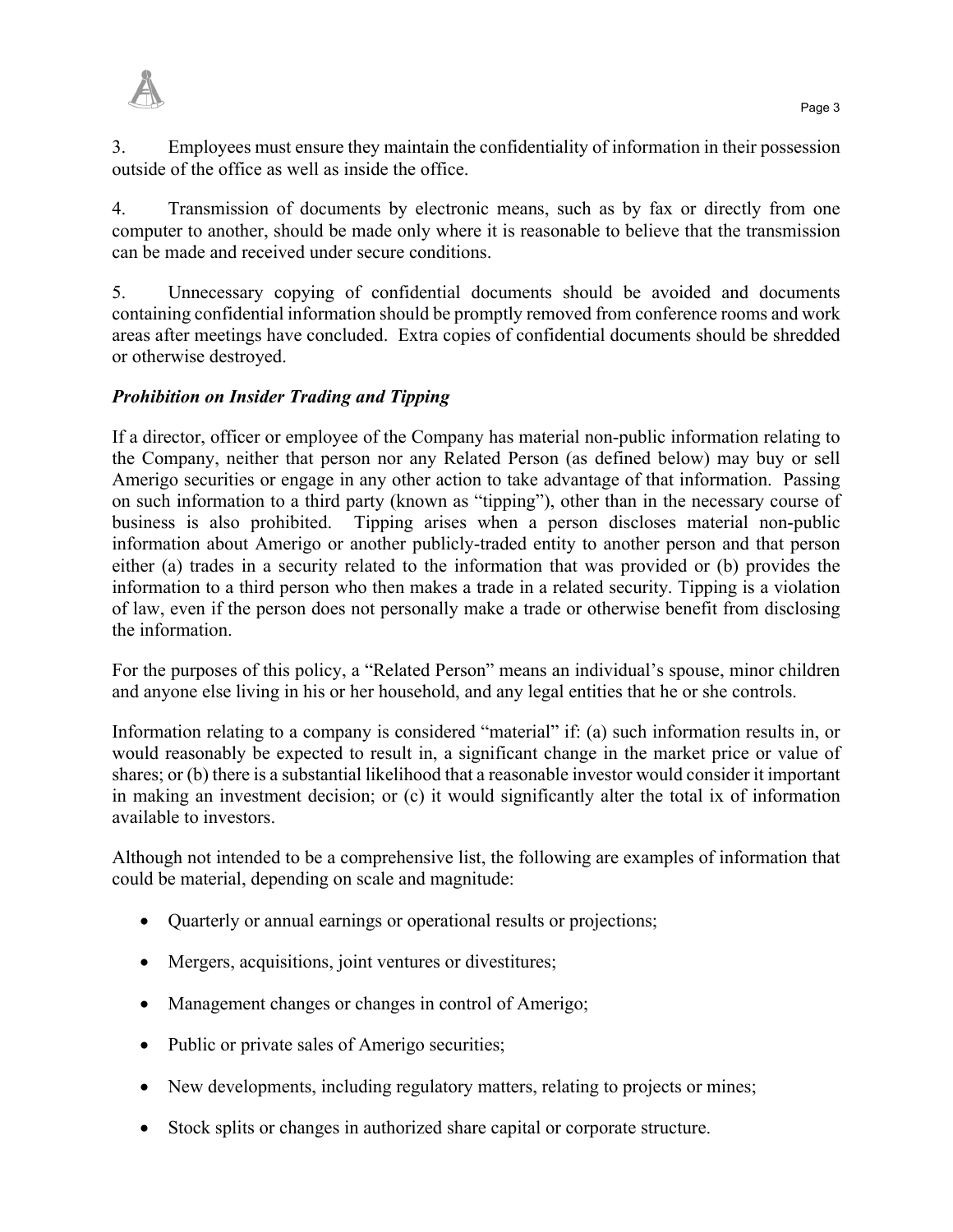

### *Potential Criminal and Civil Liability and/or Disciplinary Action*

1. Persons who engage in insider trading and/or "tipping" by participating in any of the abovenoted prohibited activities may be subject to:

- (a) sanctions under securities legislation, such as fines or penalties of up to \$1,000,000 or imprisonment of up to three years, or both;
- (b) administrative sanctions under securities legislation, such as "cease trading orders", denial of exemptions under securities legislation and prohibitions from acting as a director or officer of a company; and
- (c) civil sanctions in which the securities regulatory authority applies to court for any order the court deems appropriate.

2. The person may be subject to the sanctions even where he or she did not profit financially from the insider trading and/or tipping. In addition to the above sanctions, civil actions can be brought against the trader or tipper for damages. Employees of the Company who violate this policy may be subject to disciplinary action by the Company, which may include ineligibility for future participation in the Company's stock options plans, termination of employment for just cause, or other sanctions as the Company may deem appropriate.

#### *Insider Reporting Requirements*

Persons who are considered "reporting insiders" under applicable securities laws are required to file insider reports with Canadian securities administrators. A reporting insider is required to file an insider trading report in Canada (with the System for Electronic Disclosure by Insiders (SEDI) within ten (10) calendar days after becoming a reporting insider, disclosing such person's beneficial ownership of or control or direction over Amerigo securities and share-based awards under Amerigo compensation plans. Each such reporting insider is also required to file an insider trading report with securities regulators any time such beneficial ownership of or control or direction changes within five (5) calendar days of the date on which the change occurs.

Company appointed external or internal counsel is available to assist reporting insiders in completing and filing the required insider trading reports. Insider are reminded that they remain personally responsible for the timely disclosure of their trading activities and that the assistance offered by the management in no way reduces the obligations imposed on them by applicable insider trading laws.

#### *Take-Over Bids and Early Warning Regimes*

Take-over bids, issuer bids and special transactions are regulated by securities law provisions in the Securities Act (British Columbia) and related rules. Securities legislation in British Columbia also includes early warning requirements which apply when a person or company acquires ownership of 10% or more of the voting or equity securities of a reporting issuer.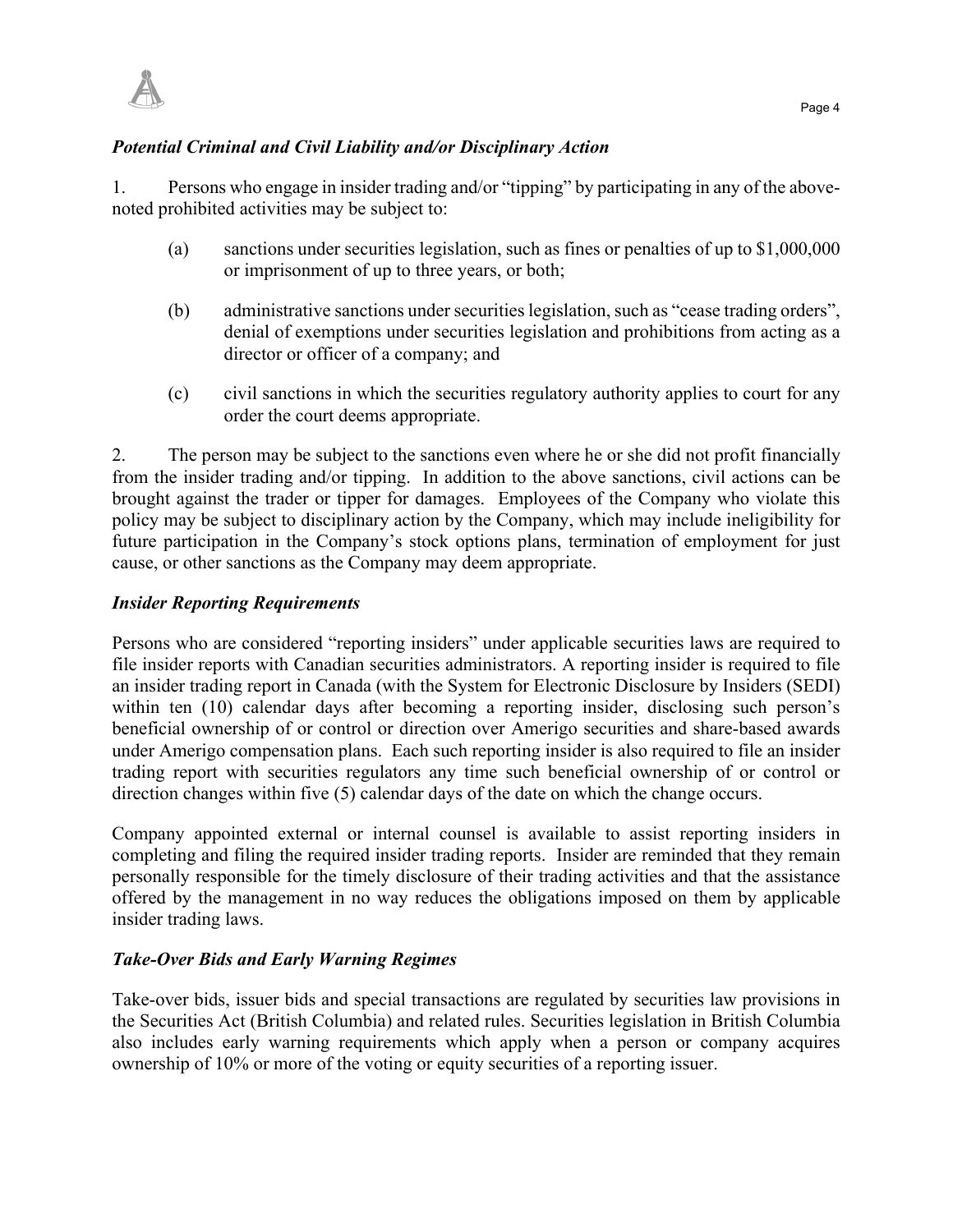

The early warning regime applies when a person or company acquires ownership of 10% or more of the voting or equity securities of a reporting issuer. This provides the market with immediate notice that a particular person or company is accumulating a significant block of shares in a reporting issuer.